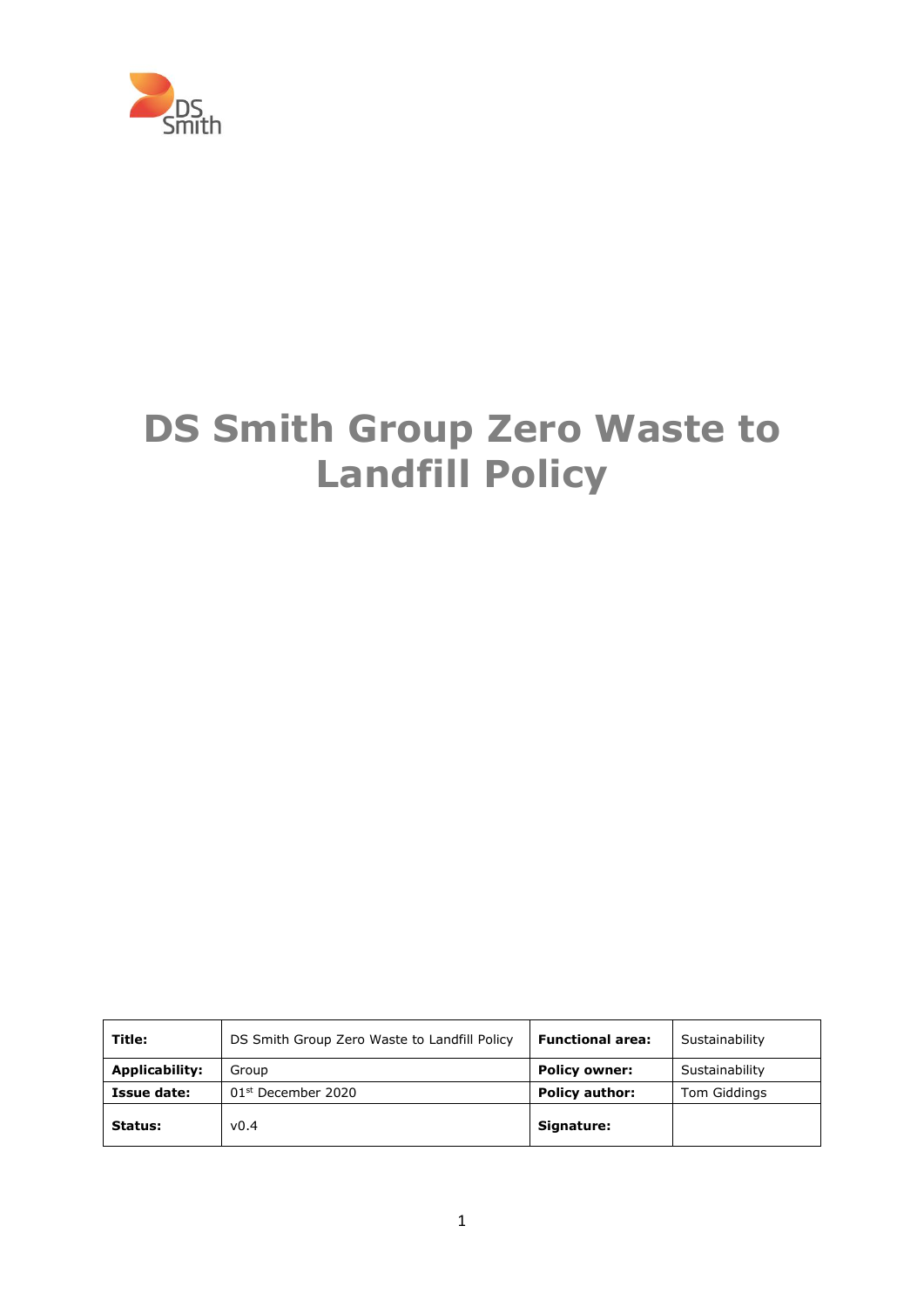

## **Context**

#### *Introduction to issue*

In a world of rising raw material prices and ambitious recycling targets, it has never been more important to be as resource efficient as possible. Businesses must find ways to reduce waste, use renewable materials where it is advantageous, and create closed-loops systems maximising opportunities to extract the most value from waste materials through recycling and recovery.

### *Materiality to DS Smith*

As a Group, we send over 60 per cent of our waste to recycling but in 2017 we sent 118 kt of waste directly to landfill (representing 10% of our total annual solid waste). There are also some sites in our portfolio which operate their own landfill facilities.

#### **Scope**

This policy is relevant to all of manufacturing sites of the DS Smith Group.

## **Our target(s) and commitments**

Managing and eliminating the waste we send to landfill is one of the key pillars that underpin our strategy to "lead the way in sustainability."

Our target is to "Send zero waste to landfill by 2030.

Successfully meeting our commitments brings us into alignment with United Nations Sustainable Development Goal (UN SDG) 12 "Responsible Consumption and Production" and UN SDG 14 "Life Below Water."

#### **Our management approach**

At DS Smith the responsibility for our sustainability performance is governed at the highest levels in line with our strategic goal to "lead the way in sustainability."

The Group Chief Executive is ultimately responsible for the management of all sustainability-related topics. Management of individual topics is done within the appropriate divisional and functional teams with oversight by both the monthly Health, Safety, Environment and Sustainability Committee and tri-annually by the Sustainability Steering Group. All of the above are supported by the Core Sustainability Team which focuses on providing insight and knowledge, specialist project support and delivery, and data and reporting services.

Our closed-loop model means that we can recycle a lot of production waste internally, and seek to do this in the first instance to maximise the use of waste as a resource. Almost all our packaging facilities are equipped with underfloor conveyor belts or waste handling systems, which transport off cuts and trim to balers in readiness for transport back to our paper mills. Similarly all our Plastics sites are equipped with regrinders which can recycle off-cuts, damaged products and samples immediately and return the material to production within four hours.